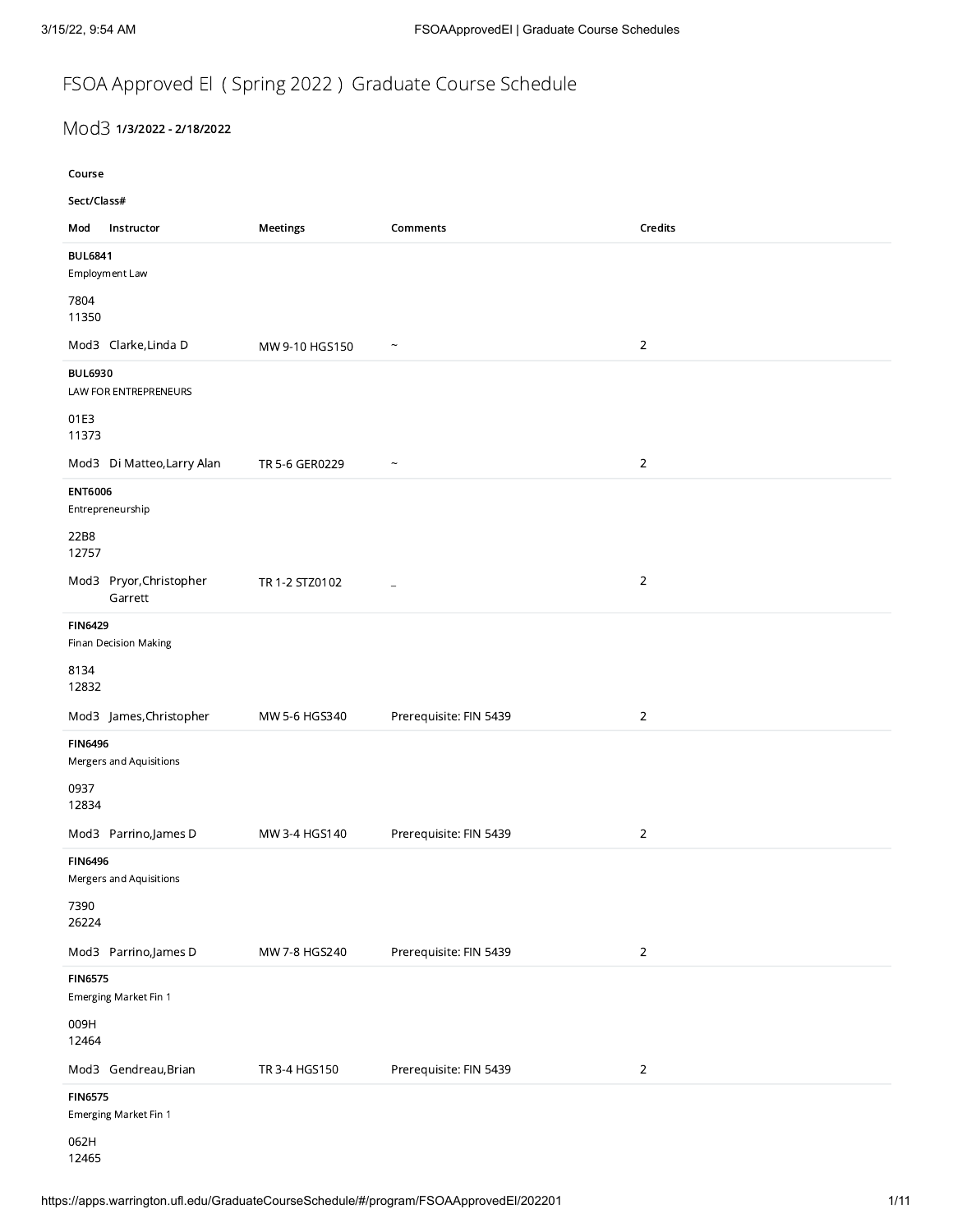| 3/15/22, 9:54 AM                        |                 | FSOAApprovedEl   Graduate Course Schedules                                                                                                          |                |
|-----------------------------------------|-----------------|-----------------------------------------------------------------------------------------------------------------------------------------------------|----------------|
| Mod3 Gendreau, Brian                    | TR 5-6 HGS150   | Prerequisite: FIN 5439                                                                                                                              | $\overline{2}$ |
| <b>FIN6936</b><br>Sp Topics Invest Fin  |                 |                                                                                                                                                     |                |
| 15G2<br>12573                           |                 |                                                                                                                                                     |                |
| Mod3 Takeda, Carolyn T                  | TR 7-8 HGS238   | Prerequisite: FIN 5437 & FIN 5439<br>(prerequisite will be waived for MAcc<br>students)                                                             | $\overline{2}$ |
| GEB6366<br>Funda Internatni Bus         |                 |                                                                                                                                                     |                |
| 3405<br>13730                           |                 |                                                                                                                                                     |                |
| Mod3 Clarke, Linda D                    | TR 7-8 HGS340   | $\widetilde{\phantom{m}}$                                                                                                                           | $\overline{2}$ |
| GEB6366<br>Funda Internatnl Bus         |                 |                                                                                                                                                     |                |
| 6975<br>28782                           |                 |                                                                                                                                                     |                |
| Mod3 Clarke, Linda D                    | TR 9-10 HGS340  |                                                                                                                                                     | $\overline{2}$ |
| <b>ISM6128</b><br>Adv Sys Design/Dev 1  |                 |                                                                                                                                                     |                |
| 4998<br>14386                           |                 |                                                                                                                                                     |                |
| Mod3 Rhee, Kyung Sun                    | TR 5-6 STZ0103  | If taking this course for the Auditing<br>Concentration, it will not double count as<br>an approved business elective.                              | $\overline{2}$ |
| <b>ISM6215</b><br>Bus Database Syst 1   |                 |                                                                                                                                                     |                |
| 0627<br>14388                           |                 |                                                                                                                                                     |                |
| Mod3 Kumar, Anuj                        | MW 3-4 STZ0102  | Prerequisite: ISM 6128                                                                                                                              | 2              |
| ISM6215<br>Bus Database Syst 1          |                 |                                                                                                                                                     |                |
| 4G29<br>18950                           |                 |                                                                                                                                                     |                |
| Mod3 Kumar, Anuj                        | MW 5-6 STZ0102  | Prerequisite: ISM 6128                                                                                                                              | $\overline{2}$ |
| <b>ISM6222</b><br>Bus Telecom Stra/Ap 1 |                 |                                                                                                                                                     |                |
| 1955<br>23125                           |                 |                                                                                                                                                     |                |
| Mod3 Rhee, Kyung Sun                    | TR 7-8 STZ0103  | Prerequisite: ISM 6215. If taking this course 2<br>for the Auditing Concentration, it will not<br>double count as an approved business<br>elective. |                |
| <b>ISM6222</b><br>Bus Telecom Stra/Ap 1 |                 |                                                                                                                                                     |                |
| 1966<br>27428                           |                 |                                                                                                                                                     |                |
| Mod3 Rhee, Kyung Sun                    | TR 9-10 STZ0103 | Prerequisite: ISM 6215. If taking this course 2<br>for the Auditing Concentration, it will not<br>double count as an approved business<br>elective. |                |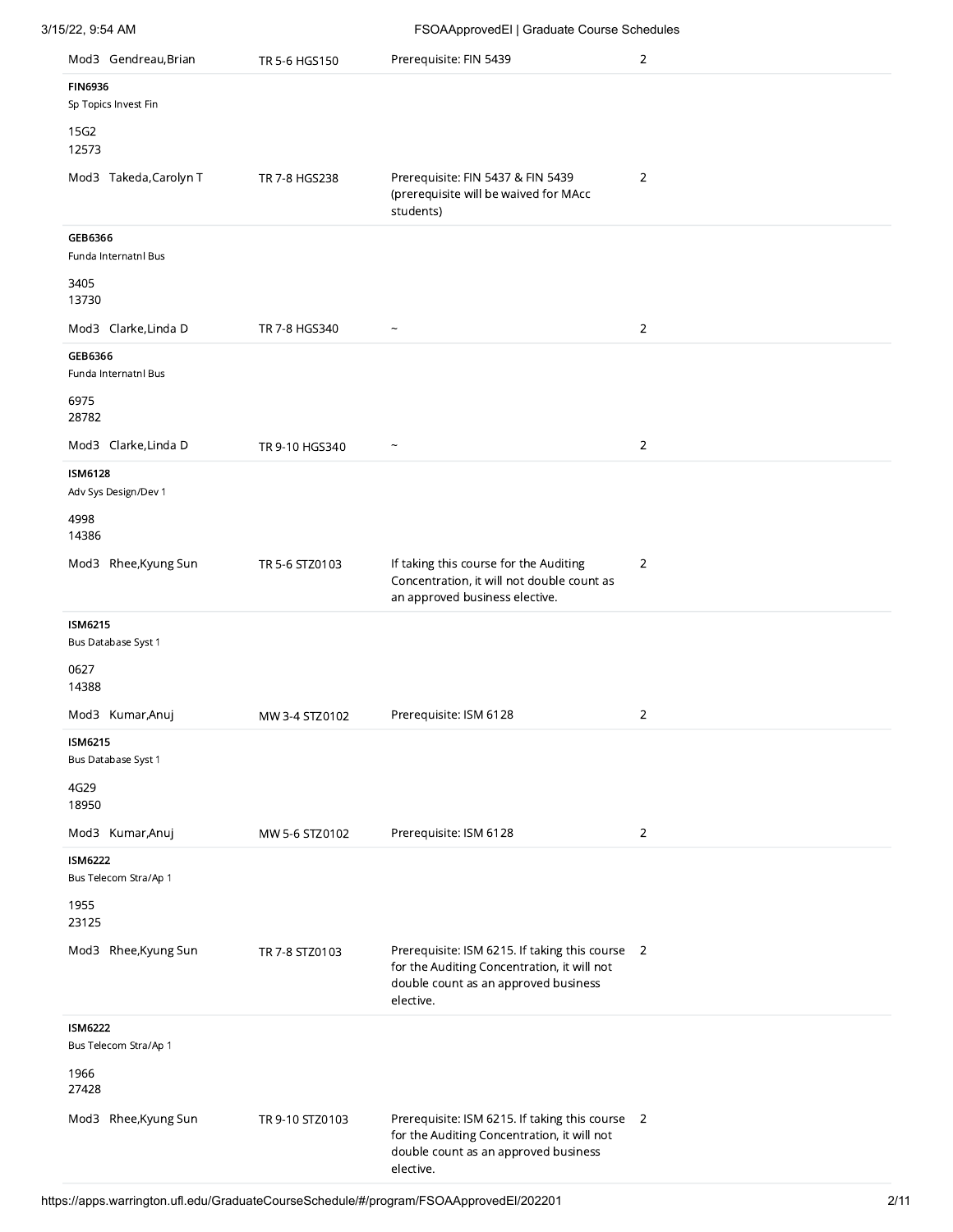| 3/15/22, 9:54 AM<br><b>ISM6257</b>                                 |                 | FSOAApprovedEl   Graduate Course Schedules |                |
|--------------------------------------------------------------------|-----------------|--------------------------------------------|----------------|
| Intermed Bus Program<br>02A3<br>14412<br>Mod3 Bandyopadhyay, Seema | TR 7-8 STZ0101  | Prerequisite: ISM 6129                     | $\overline{2}$ |
| <b>ISM6257</b><br>Intermed Bus Program<br>1E23                     |                 |                                            |                |
| 14413<br>Mod3 Bandyopadhyay,Seema<br><b>ISM6259</b>                | TR 9-10 STZ0101 | Prerequisite: ISM 6129                     | $\overline{2}$ |
| <b>Business Programming</b><br>5261<br>14415<br>Mod3 Aytug, Haldun | TR 3-4 STZ0101  | Prerequisite: ISM 6258                     | $\mathbf 2$    |
| <b>ISM6405</b><br>Business Intelligence<br>01B0                    |                 |                                            |                |
| 14416<br>Mod3 Kwark, Young<br>ISM6405                              | MW 7-8 STZ0102  | Prerequisite: ISM 6215 or QMB 6358         | $\sqrt{2}$     |
| <b>Business Intelligence</b><br>0476<br>14438<br>Mod3 Kwark, Young | MW 9-10 STZ0102 | Prerequisite: ISM 6215 or QMB 6358         | $\mathbf 2$    |
| <b>ISM6413</b><br>Intro to Python                                  |                 |                                            |                |
| 6060                                                               |                 |                                            | $\overline{2}$ |
| 30161<br>Mod3 Dogan, Kutsal<br><b>MAN6366</b>                      | TR 1-2 STZ0101  | $\widetilde{\phantom{m}}$                  |                |
| Organiza Staffing<br>1896<br>30162<br>Mod3 Swider, Brian W         | MW 9-10 HGS140  | $\widetilde{\phantom{m}}$                  | $\overline{2}$ |
| MAN6366<br>Organiza Staffing<br>3473                               |                 |                                            |                |
| 14032<br>Mod3 Swider, Brian W<br>MAN6366<br>Organiza Staffing      | MW 7-8 HGS140   | $\widetilde{\phantom{m}}$                  | $\overline{2}$ |
| 3474<br>19920<br>Mod3 Li, Yixuan                                   | TR 3-4 HGS340   | $\widetilde{\phantom{m}}$                  | $\overline{2}$ |

14033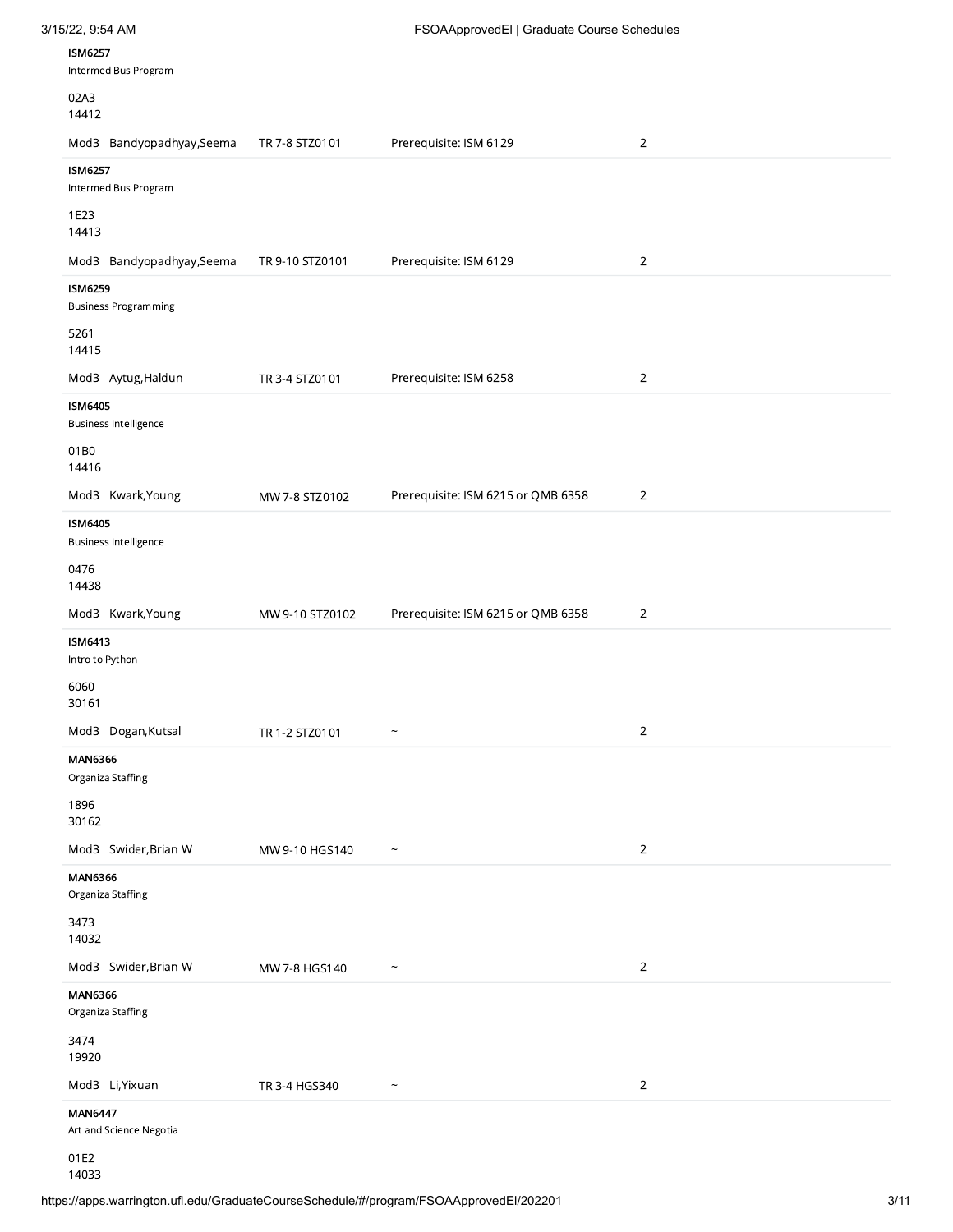|                | Mod3 Thomas, Robert E     | T 5-8 HGS250    |                                                                                                     | $\overline{2}$ |
|----------------|---------------------------|-----------------|-----------------------------------------------------------------------------------------------------|----------------|
| <b>MAN6528</b> | Prin Logis/Trans Syst     |                 |                                                                                                     |                |
| 1E31<br>14056  |                           |                 |                                                                                                     |                |
|                | Mod3 Paul, Anand Abraham  | TR 3-4 STZ0102  | Prerequisite: QMB 6755                                                                              | $\overline{2}$ |
| <b>MAN6581</b> | Project Management        |                 |                                                                                                     |                |
| 02B7<br>14057  |                           |                 |                                                                                                     |                |
|                | Mod3 Rajapakshe, Tharanga | TR 5-6 STZ0102  | $\tilde{\phantom{a}}$                                                                               | $\overline{2}$ |
| <b>MAN6581</b> | Project Management        |                 |                                                                                                     |                |
| 196G<br>14058  |                           |                 |                                                                                                     |                |
|                | Mod3 Rajapakshe, Tharanga | TR 7-8 STZ0102  | $\tilde{\phantom{a}}$                                                                               | $\overline{2}$ |
| <b>MAN6930</b> | HUMAN CAPITAL ANALYSIS    |                 |                                                                                                     |                |
| 1607<br>30101  |                           |                 |                                                                                                     |                |
|                | Mod3 Li, Yixuan           | MW 7-8 STZ0103  | $\tilde{}$                                                                                          | $\overline{2}$ |
| <b>MAR5806</b> | Prob/Meth Market Mana     |                 |                                                                                                     |                |
| 0030<br>15195  |                           |                 |                                                                                                     |                |
|                | Mod3 DiPasquale, Dennis A | TR 7-8 HGS240   | $\tilde{ }$                                                                                         | $\overline{2}$ |
| <b>MAR5806</b> | Prob/Meth Market Mana     |                 |                                                                                                     |                |
| 1919<br>27983  |                           |                 |                                                                                                     |                |
|                | Mod3 DiPasquale, Dennis A | TR 9-10 STZ0102 | $\ddot{\phantom{1}}$                                                                                | $\overline{2}$ |
| <b>MAR6508</b> | <b>Customer Analysis</b>  |                 |                                                                                                     |                |
| 5045<br>15197  |                           |                 |                                                                                                     |                |
|                | Mod3 Cooke, Alan David    | MW 7-8 HGS250   | Prerequisite: 1) MAR5806 or MAR4803 & 2)<br>QMB5304, QMB6938 or ISM6413 or<br>consent of instructor | $\overline{2}$ |
| <b>MAR6591</b> | <b>Mgrial Decisions</b>   |                 |                                                                                                     |                |
| 2022<br>30108  |                           |                 |                                                                                                     |                |
|                | Mod3 Brenner, Lyle A      | TR 5-6 STZ0101  | Prerequisite: MAR5806 or MAR4803                                                                    | $\overline{2}$ |
| <b>MAR6668</b> | Marketing Analytics 1     |                 |                                                                                                     |                |
| 2122<br>30109  |                           |                 |                                                                                                     |                |
|                | Mod3 Hosseininasab, Amin  | MW 9-10 STZ0101 | Prerequisite: 1) MAR 5806 or MAR 4803 &<br>2) QMB5304 & 3) ISM6413 or consent of                    | $\overline{2}$ |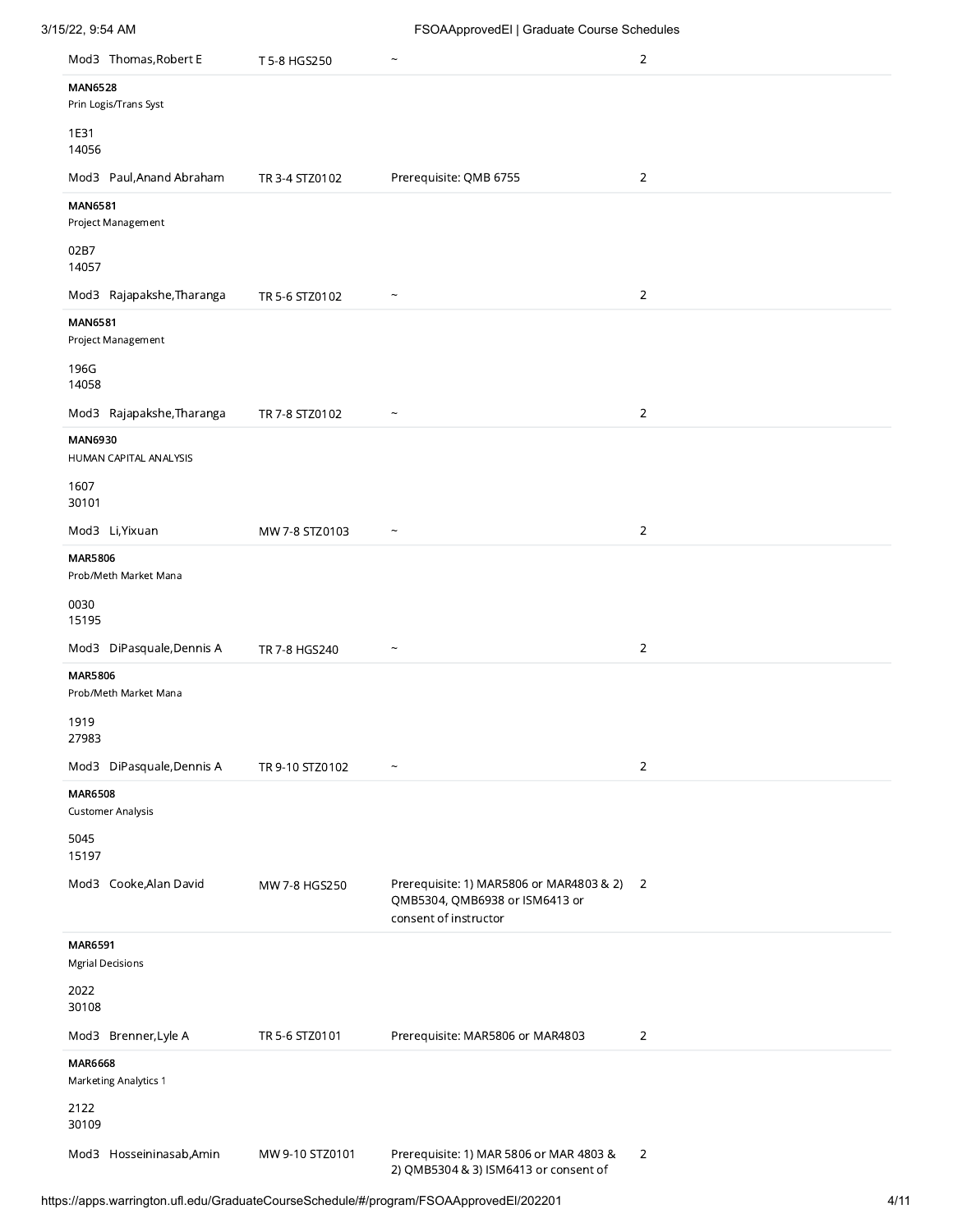|                                         |                | instructor                                                      |                |
|-----------------------------------------|----------------|-----------------------------------------------------------------|----------------|
| MAR6930<br>MARKETING ETHICS             |                |                                                                 |                |
| 0427<br>23178                           |                |                                                                 |                |
| Mod3 Brenner, Lyle A                    | MW 3-4 HGS150  | Prerequisite: MAR3023 or equivalent                             | $\overline{2}$ |
| QMB6755<br>Manag Quant Analys 1         |                |                                                                 |                |
| 3243<br>23224                           |                |                                                                 |                |
| Mod3 Paul, Anand Abraham                | MW 7-8 STZ0101 | $\tilde{}$                                                      | $\overline{2}$ |
| <b>REE6007</b><br>Fund Real Estate Dev  |                |                                                                 |                |
| 0602<br>17897                           |                |                                                                 |                |
| Mod3 Becker, Timothy Stewart            | TR 7-8 HGS150  | Prerequisite: REE 6045                                          | $\overline{2}$ |
| <b>REE6045</b><br>Intro to Real Estate  |                |                                                                 |                |
| 5615<br>17898                           |                |                                                                 |                |
| Mod3 Archer, Wayne R                    | MW 5-6         | $\widetilde{\phantom{m}}$                                       | $\overline{2}$ |
| <b>REE6208</b><br>Sec Mort Mark/Securit |                |                                                                 |                |
|                                         |                |                                                                 |                |
| 5290<br>17899                           |                |                                                                 |                |
| Mod3 Archer, Wayne R                    | MW 9-10 HGS240 | Prerequisite: REE 6045 or REE 6206 or FIN<br>5437 and FIN 5439. | 2              |
| Mod4 2/28/2022 - 4/22/2022              |                |                                                                 |                |
|                                         |                |                                                                 |                |
| Course<br>Sect/Class#                   |                |                                                                 |                |
| Instructor<br>Mod                       | Meetings       | Comments                                                        | Credits        |
| ENT6416<br>Venture Finance              |                |                                                                 |                |
| 0632<br>12759                           |                |                                                                 |                |
| Mod4 Parrino, James D                   | MW 3-4 HGS140  | $\widetilde{\phantom{m}}$                                       | $\overline{2}$ |
| <b>ENT6416</b><br>Venture Finance       |                |                                                                 |                |
| 5368<br>12760                           |                |                                                                 |                |
| Mod4 Parrino, James D                   | MW 5-6 HGS140  | $\widetilde{\phantom{m}}$                                       | $\overline{2}$ |
| <b>ENT6616</b><br>Creativity in Entrepr |                |                                                                 |                |

 $\text{Mod4} \sim \text{TR } 1 - 2 \text{ HG } 340$   $\sim$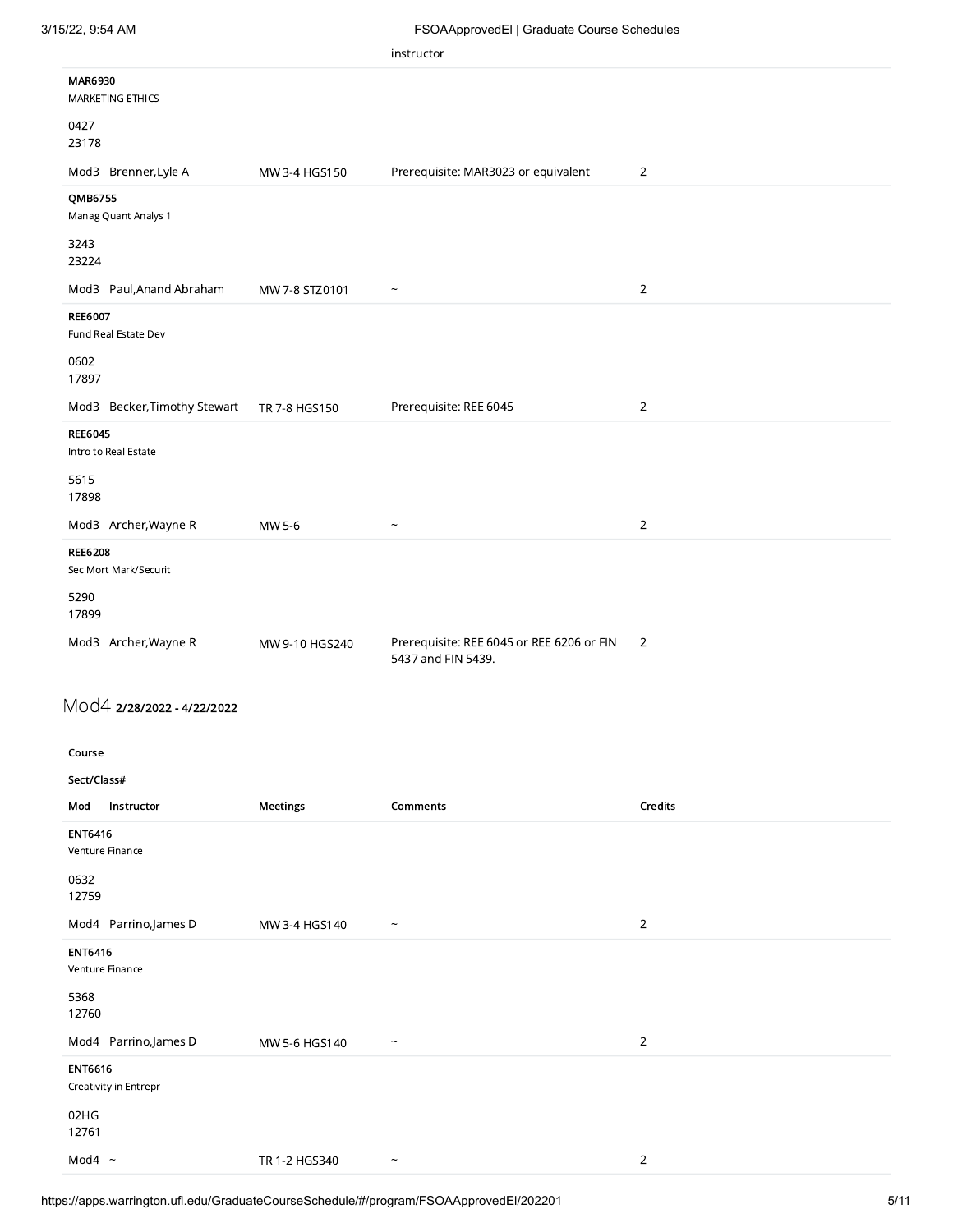| <b>ENT6930</b><br>FIRST 100 DAYS             |                |                                                                                         |                |
|----------------------------------------------|----------------|-----------------------------------------------------------------------------------------|----------------|
| 1792<br>12798                                |                |                                                                                         |                |
| Mod4 Pryor, Christopher<br>Garrett           | MW 7-8 HGS340  | $\widetilde{\phantom{m}}$                                                               | $\sqrt{2}$     |
| <b>ENT6930</b><br>Sustainable Bus Consulting |                |                                                                                         |                |
| 1D88<br>12797                                |                |                                                                                         |                |
| Mod4 Joys, Kristin E                         | Online TR 7-8  | $\tilde{}$                                                                              | $\sqrt{2}$     |
| <b>ENT6930</b><br>SMALL FAMILY BUS MNG       |                |                                                                                         |                |
| 228F<br>12780                                |                |                                                                                         |                |
| Mod4 Shin, Moonsik                           | MW 9-10 HGS240 | $\widetilde{\phantom{m}}$                                                               | $\sqrt{2}$     |
| <b>ENT6930</b><br>INTERNATIONAL ENTREP       |                |                                                                                         |                |
| 2D25<br>12800                                |                |                                                                                         |                |
| Mod4 Kraft,John                              | Online         |                                                                                         | $\sqrt{2}$     |
| <b>FIN5439</b><br>Capital Stru Risk Man      |                |                                                                                         |                |
| 094B<br>12795                                |                |                                                                                         |                |
| Mod4 Tang, Yuehua                            | MW 3-4 STZ0103 | $\tilde{\phantom{a}}$                                                                   | $\overline{2}$ |
| <b>FIN5439</b><br>Capital Stru Risk Man      |                |                                                                                         |                |
| 9840<br>23220                                |                |                                                                                         |                |
| Mod4 Tang, Yuehua                            | MW 5-6 STZ0103 | $\widetilde{\phantom{m}}$                                                               | $\sqrt{2}$     |
| <b>FIN6438</b><br>Study in Valuation         |                |                                                                                         |                |
| 6910<br>12833                                |                |                                                                                         |                |
| Mod4 Ryngaert, Michael David                 | TR 5-6 HGS150  | Prerequisite: FIN 5439                                                                  | $\overline{2}$ |
| <b>FIN6528</b><br><b>Asset Allocation</b>    |                |                                                                                         |                |
| 1039<br>12836                                |                |                                                                                         |                |
| Mod4 Aitsahlia, Farid                        | MW 7-8 STZ0102 | Prerequisite: FIN 5437 & FIN 5439<br>(prerequisite will be waived for MAcc<br>students) | $\sqrt{2}$     |
| <b>FIN6638</b><br>International Finan        |                |                                                                                         |                |
| 015F<br>12470                                |                |                                                                                         |                |
| Mod4 Gendreau, Brian                         | TR 5-6 HGS240  | Prerequisite: FIN5439 (prerequisite will be<br>waived for MAcc students)                | $\overline{2}$ |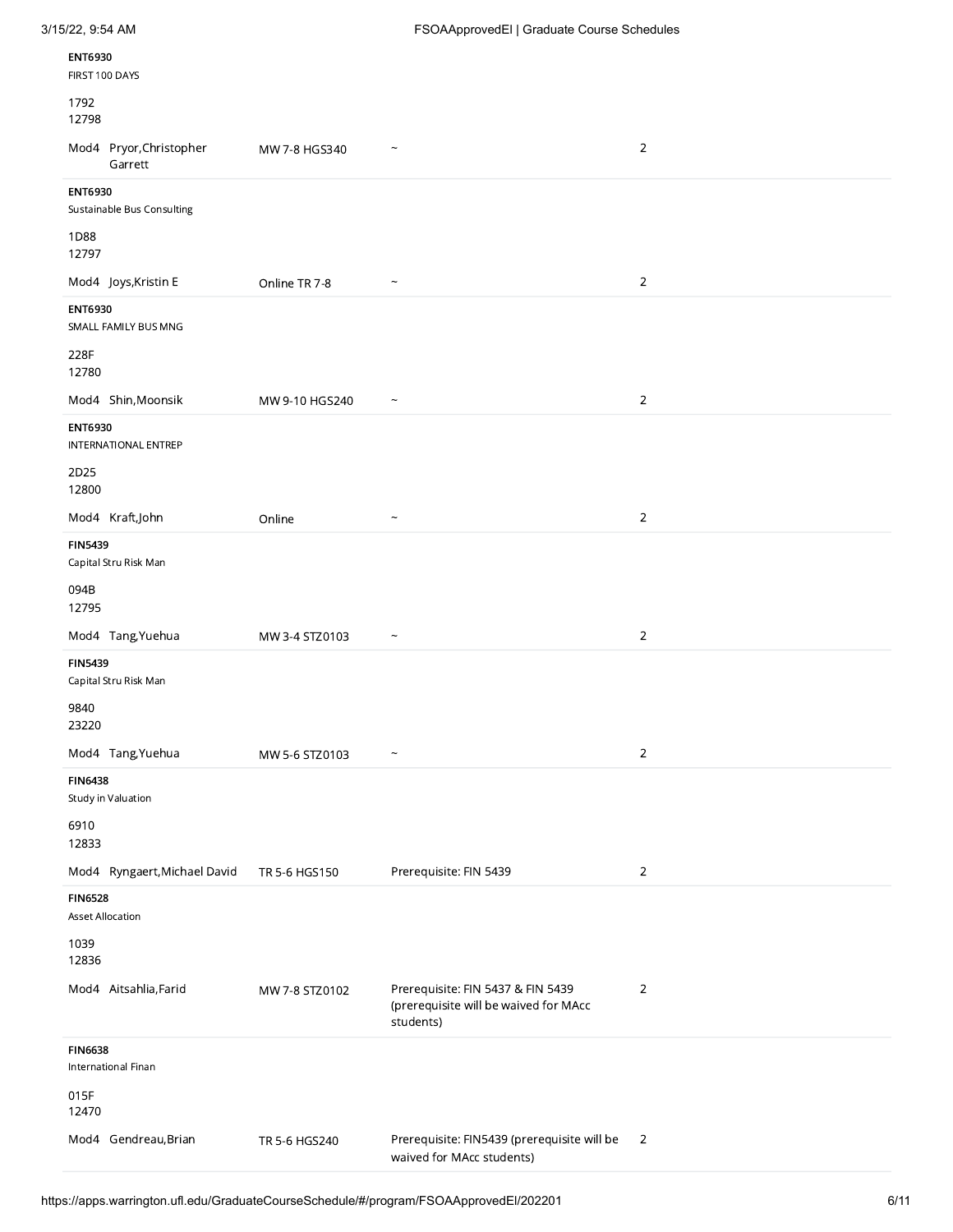| 3/15/22, 9:54 AM                       |                | FSOAApprovedEl   Graduate Course Schedules                                              |                |
|----------------------------------------|----------------|-----------------------------------------------------------------------------------------|----------------|
| <b>FIN6638</b><br>International Finan  |                |                                                                                         |                |
| 1622<br>31590                          |                |                                                                                         |                |
| Mod4 Gendreau, Brian                   | TR 3-4 HGS240  | Prerequisite: FIN5439 (prerequisite will be<br>waived for MAcc students)                | $\overline{2}$ |
| <b>FIN6728</b><br>Capitalism and Reg   |                |                                                                                         |                |
| 0419<br>30110                          |                |                                                                                         |                |
| Mod4 Brown, David T                    | TR 1-2 HGS150  | Prerequisite: FIN 5439                                                                  | $\overline{2}$ |
| <b>FIN6930</b><br>Macro Finance        |                |                                                                                         |                |
| 6345<br>23221                          |                |                                                                                         |                |
| Mod4 Gendreau, Brian                   | MW 9-10 HGS150 | $\widetilde{\phantom{m}}$                                                               | $\overline{2}$ |
| <b>FIN6930</b><br>Macro Finance        |                |                                                                                         |                |
| 6346<br>30702                          |                |                                                                                         |                |
| Mod4 Gendreau, Brian                   | MW 5-6 HGS340  | $\widetilde{\phantom{m}}$                                                               | $\overline{2}$ |
| <b>FIN6936</b><br>Sp Topics Invest Fin |                |                                                                                         |                |
| 15G4<br>23189                          |                |                                                                                         |                |
| Mod4 Takeda, Carolyn T                 | MW 5-6 HGS238  | Prerequisite: FIN 5437 & FIN 5439<br>(prerequisite will be waived for MAcc<br>students) | $\overline{2}$ |
| GEB6930                                |                |                                                                                         |                |
| DOING BUS. IN ASIA<br>1180             |                |                                                                                         |                |
| 13779                                  |                |                                                                                         |                |
| Mod4 Clarke, Linda D                   | TR 7-8 STZ0102 | $\equiv$                                                                                | $\overline{2}$ |
| <b>ISM6129</b><br>Adv Sys Design/Dev 2 |                |                                                                                         |                |
| 4999<br>14387                          |                |                                                                                         |                |
| Mod4 Piramuthu,Selwyn                  | MW 1-2 STZ0102 | Prerequisite: ISM 6128                                                                  | $\overline{2}$ |
| <b>ISM6129</b><br>Adv Sys Design/Dev 2 |                |                                                                                         |                |
| 5000<br>30117                          |                |                                                                                         |                |
| Mod4 Piramuthu,Selwyn                  | MW 3-4 STZ0102 | Prerequisite: ISM 6128                                                                  | $\overline{2}$ |
| <b>ISM6216</b><br>Bus Database Syst 2  |                |                                                                                         |                |
| 09GB<br>14389                          |                |                                                                                         |                |
| Mod4 Munson, Adam Burton               | TR 5-6 STZ0102 | Prerequisite: ISM 6215                                                                  | $\overline{2}$ |
| <b>ISM6216</b>                         |                |                                                                                         |                |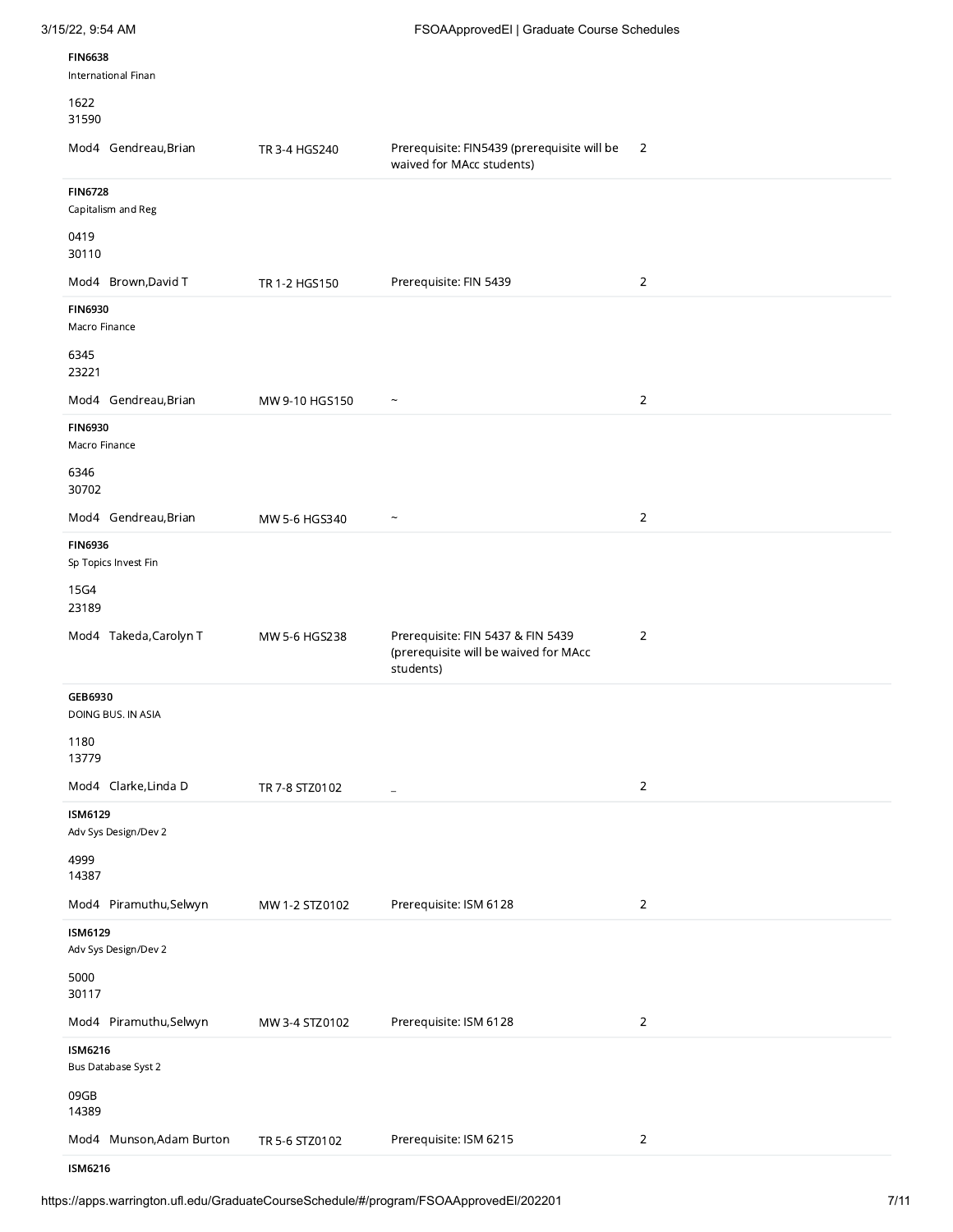| Bus Database Syst 2                         |                 |                                                  |                |
|---------------------------------------------|-----------------|--------------------------------------------------|----------------|
| 4G30<br>18951                               |                 |                                                  |                |
| Mod4 Munson, Adam Burton                    | TR 9-10 STZ0103 | Prerequisite: ISM 6215                           | $\overline{2}$ |
| <b>ISM6236</b><br><b>Business Objects 1</b> |                 |                                                  |                |
| 2685<br>14409                               |                 |                                                  |                |
| Mod4 Aytug, Haldun                          | TR 3-4 STZ0101  | Prerequisite: ISM 6215, ISM 6222, & ISM<br>6258. | $\overline{2}$ |
| <b>ISM6251</b><br>Analytics Programming     |                 |                                                  |                |
| 31D0<br>14410                               |                 |                                                  |                |
| Mod4 Dogan, Kutsal                          | MW 1-2 STZ0101  | Prerequisite: ISM 6257                           | $\overline{2}$ |
| <b>ISM6251</b><br>Analytics Programming     |                 |                                                  |                |
| 31DH<br>14411                               |                 |                                                  |                |
| Mod4 Dogan, Kutsal                          | MW 3-4 STZ0101  | Prerequisite: ISM 6257                           | $\overline{2}$ |
| <b>ISM6258</b><br>Advanced Bus Program      |                 |                                                  |                |
| 01EB<br>14414                               |                 |                                                  |                |
| Mod4 Bandyopadhyay, Seema                   | MW 5-6 STZ0102  | Prerequisite: ISM 6257                           | $\overline{2}$ |
| <b>ISM6423</b><br>Data Analy/Decis Supp     |                 |                                                  |                |
| 01E1<br>14439                               |                 |                                                  |                |
| Mod4 Aytug, Haldun                          | TR 7-8 STZ0101  | Prerequisite: ISM 6405                           | $\overline{2}$ |
| <b>ISM6423</b><br>Data Analy/Decis Supp     |                 |                                                  |                |
| 1964<br>30118                               |                 |                                                  |                |
| Mod4 Aytug, Haldun                          | TR 9-10 STZ0101 | Prerequisite: ISM 6405                           | $\overline{2}$ |
| <b>ISM6485</b><br>Electron Commerce Log     |                 |                                                  |                |
| 019H<br>14440                               |                 |                                                  |                |
| Mod4 Cheng, Hsing                           | TR 1-2 STZ0101  | $\widetilde{\phantom{m}}$                        | $\overline{2}$ |
| <b>ISM6485</b><br>Electron Commerce Log     |                 |                                                  |                |
| 1C96<br>14441                               |                 |                                                  |                |
| Mod4 Davis,Joel                             | MW 1-2 HGS240   | $\widetilde{\phantom{m}}$                        | $\overline{2}$ |
| <b>ISM6562</b><br>Data Visualization        |                 |                                                  |                |
| 2424                                        |                 |                                                  |                |

3/15/22, 9:54 AM FSOAApprovedEl | Graduate Course Schedules

20441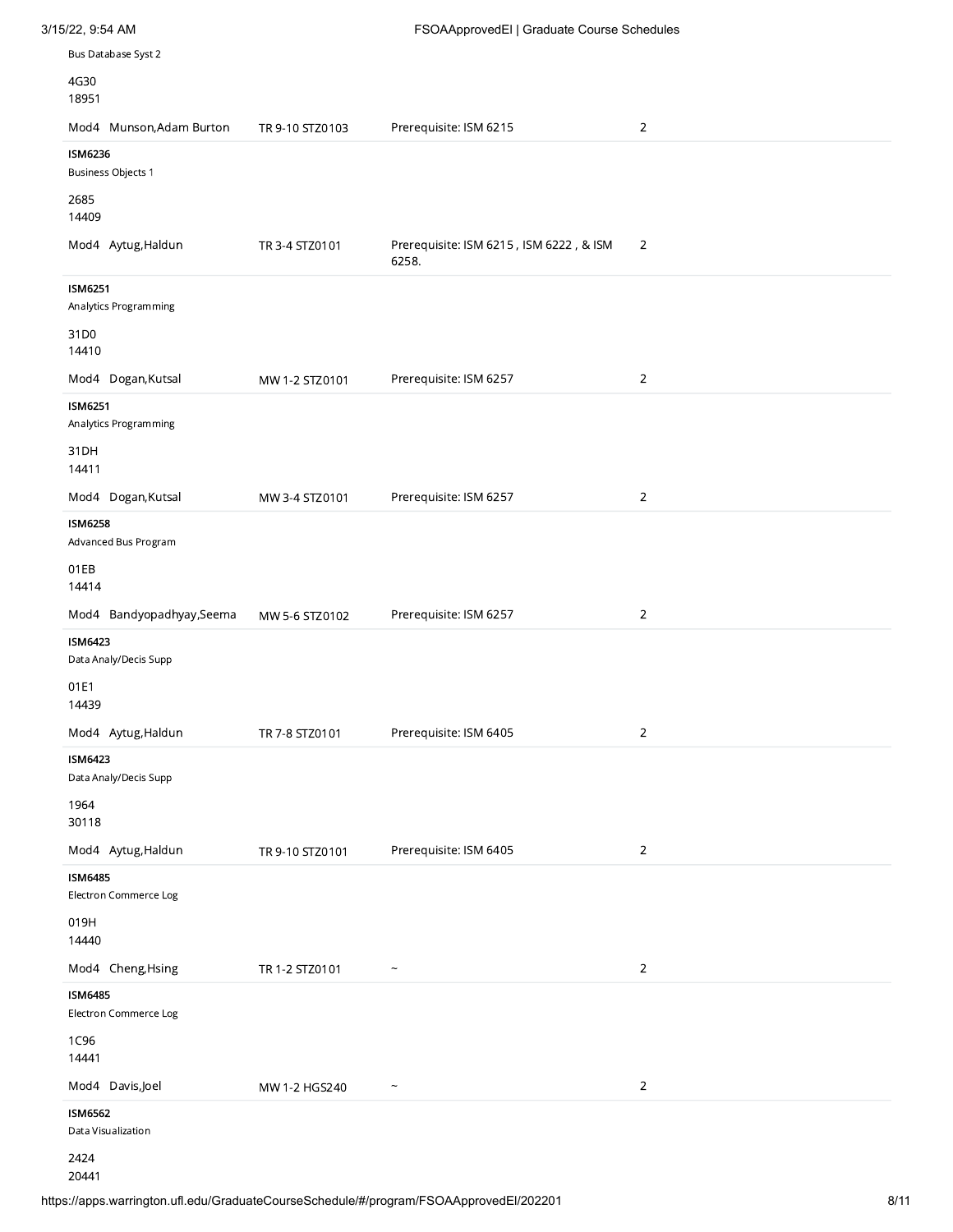| 3/15/22, 9:54 AM                          |                 | FSOAApprovedEl   Graduate Course Schedules |                |  |
|-------------------------------------------|-----------------|--------------------------------------------|----------------|--|
| Mod4 Dogan, Kutsal                        | MW 7-8 STZ0101  | Prerequisite: ISM 6215                     | $\overline{2}$ |  |
| <b>ISM6562</b><br>Data Visualization      |                 |                                            |                |  |
| 9874<br>21477                             |                 |                                            |                |  |
| Mod4 Dogan, Kutsal                        | MW 9-10 STZ0101 | Prerequisite: ISM 6215                     | $\overline{2}$ |  |
| <b>MAN6331</b><br>Compensa in Organiza    |                 |                                            |                |  |
| 4831<br>10062                             |                 |                                            |                |  |
| Mod4 Himes, Samuel                        | Online          | $\overline{\phantom{a}}$                   | $\overline{2}$ |  |
| <b>MAN6447</b><br>Art and Science Negotia |                 |                                            |                |  |
| 8485<br>14034                             |                 |                                            |                |  |
| Mod4 Thomas, Robert E                     | T 3-6 HGS340    | $\widetilde{\phantom{m}}$                  | $\overline{2}$ |  |
| <b>MAN6511</b><br>Contemporary Supply C   |                 |                                            |                |  |
| 02B6<br>14055                             |                 |                                            |                |  |
| Mod4 Vakharia, Asoo J                     | TR 5-6 STZ0103  | $\tilde{}$                                 | $\overline{2}$ |  |
| MAN6930<br>Leading Teams                  |                 |                                            |                |  |
| 1B96<br>30753                             |                 |                                            |                |  |
| Mod4 Archambeau, Lindy                    | MW 5-6 HGS250   | $\widetilde{\phantom{m}}$                  | $\overline{2}$ |  |
| <b>MAR6157</b>                            |                 |                                            |                |  |
| <b>International Market</b>               |                 |                                            |                |  |
| 1428<br>23316                             |                 |                                            |                |  |
| Mod4 Regier, Jacob E                      | MW 1-2 HGS250   | Prerequisite: MAR3023 or equivalent        | 2              |  |
| MAR6335<br>Build/Man Brand Equit          |                 |                                            |                |  |
| 6335<br>30111                             |                 |                                            |                |  |
| Mod4 Sela, Aner                           | MW 5-6 HGS150   | Prerequisite: MAR5806 or MAR4803           | $\overline{2}$ |  |
| <b>MAR6479</b><br>Professional Selling    |                 |                                            |                |  |
| 4241<br>23314                             |                 |                                            |                |  |
| Mod4 DiPasquale, Dennis A                 | TR 7-8 HGS250   | Prerequisite: MAR5806 or MAR4803           | $\overline{2}$ |  |
| MAR6591<br><b>Mgrial Decisions</b>        |                 |                                            |                |  |
| 2023<br>30112                             |                 |                                            |                |  |
| Mod4 Brenner, Lyle A                      | TR 5-6 HGS250   | Prerequisite: MAR5806 or MAR4803           | $\overline{2}$ |  |
| <b>MAR6669</b>                            |                 |                                            |                |  |

Marketing Analytics 2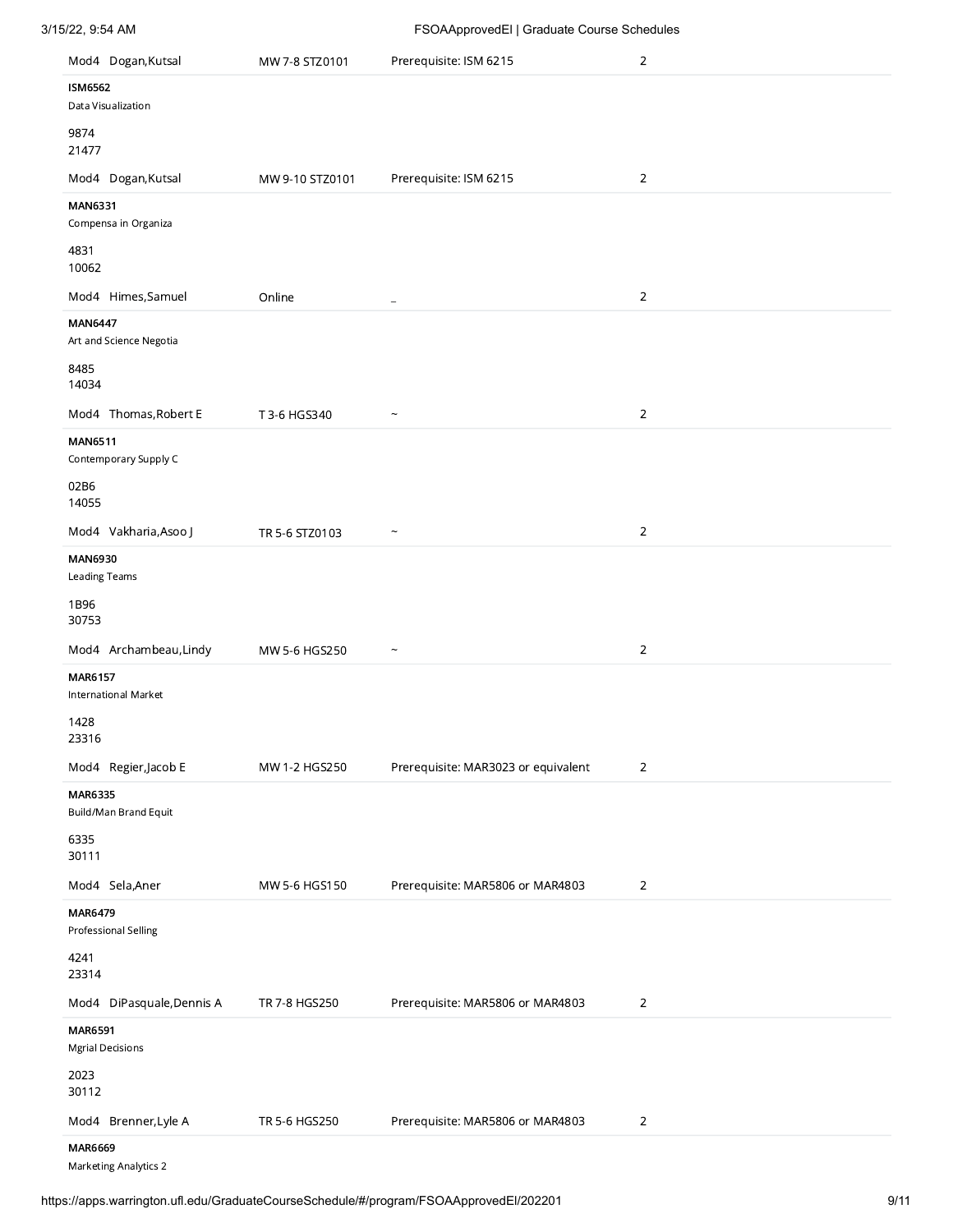| 3/15/22, 9:54 AM                               |                 | FSOAApprovedEl   Graduate Course Schedules                                                                             |                |
|------------------------------------------------|-----------------|------------------------------------------------------------------------------------------------------------------------|----------------|
| 0837<br>30166                                  |                 |                                                                                                                        |                |
| Mod4 Hoover, James H                           | TR 5-6 STZ0101  | Prerequisite: 1) MAR 5806 or MAR 4803 &<br>2) QMB5304 & 3) ISM6413 or QMB6938 or<br>consent of instructor              | 2              |
| <b>MAR6669</b><br><b>Marketing Analytics 2</b> |                 |                                                                                                                        |                |
| 6931<br>30114                                  |                 |                                                                                                                        |                |
| Mod4 Davis, Joel                               | TR 1-2 STZ0102  | Prerequisite: 1) MAR 5806 or MAR 4803 &<br>2) QMB5304 & 3) ISM6413 or QMB6938 or<br>consent of instructor              | 2              |
| <b>MAR6818</b><br>Adv Market Management        |                 |                                                                                                                        |                |
| 0429<br>31849                                  |                 |                                                                                                                        |                |
| Mod4 Tufts, Steven Dale                        | MW 3-4 HGS340   | Prerequisite: MAR5806 or MAR4803.<br>Capstone for Spring/Summer graduates,<br>but elective for everyone else.          | 2              |
| <b>MAR6833</b><br>Product Devel/Manage         |                 |                                                                                                                        |                |
| 9633<br>30163                                  |                 |                                                                                                                        |                |
| Mod4 Carrillo, Michael A                       | TR 3-4 HGS250   | Prerequisite: MAR5806 or MAR4803                                                                                       | 2              |
| MAR6833<br>Product Devel/Manage                |                 |                                                                                                                        |                |
| 9634<br>30164                                  |                 |                                                                                                                        |                |
| Mod4 Carrillo, Michael A                       | TR 1-2 HGS250   | Prerequisite: MAR5806 or MAR4803                                                                                       | $\overline{2}$ |
| <b>MAR6861</b><br>Customer Rela Manage<br>3492 |                 |                                                                                                                        |                |
| 15199<br>Mod4 Cooke, Alan David                | MW 7-8 HGS250   | Prerequisite: 1) MAR5806 or MAR4803 & 2) 2<br>QMB5304, QMB6938 or ISM6413 or<br>consent of instructor                  |                |
| QMB6358<br>Sta Anly Manage Dec 1               |                 |                                                                                                                        |                |
| 1G00<br>17789                                  |                 |                                                                                                                        |                |
| Mod4 Mocko, Megan Elizabeth                    | MW 9-10 STZ0102 | If taking this course for the Auditing<br>Concentration, it will not double count as<br>an approved business elective. | 2              |
| QMB6756<br>Manag Quant Analys 2                |                 |                                                                                                                        |                |
| 1536<br>17791                                  |                 |                                                                                                                        |                |
| Mod4 Demirezen, Emre                           | TR 3-4 STZ0102  | Prerequisite: QMB6755                                                                                                  | $\overline{2}$ |
| QMB6845<br>Supply Chain Analytic               |                 |                                                                                                                        |                |
| 3334                                           |                 |                                                                                                                        |                |